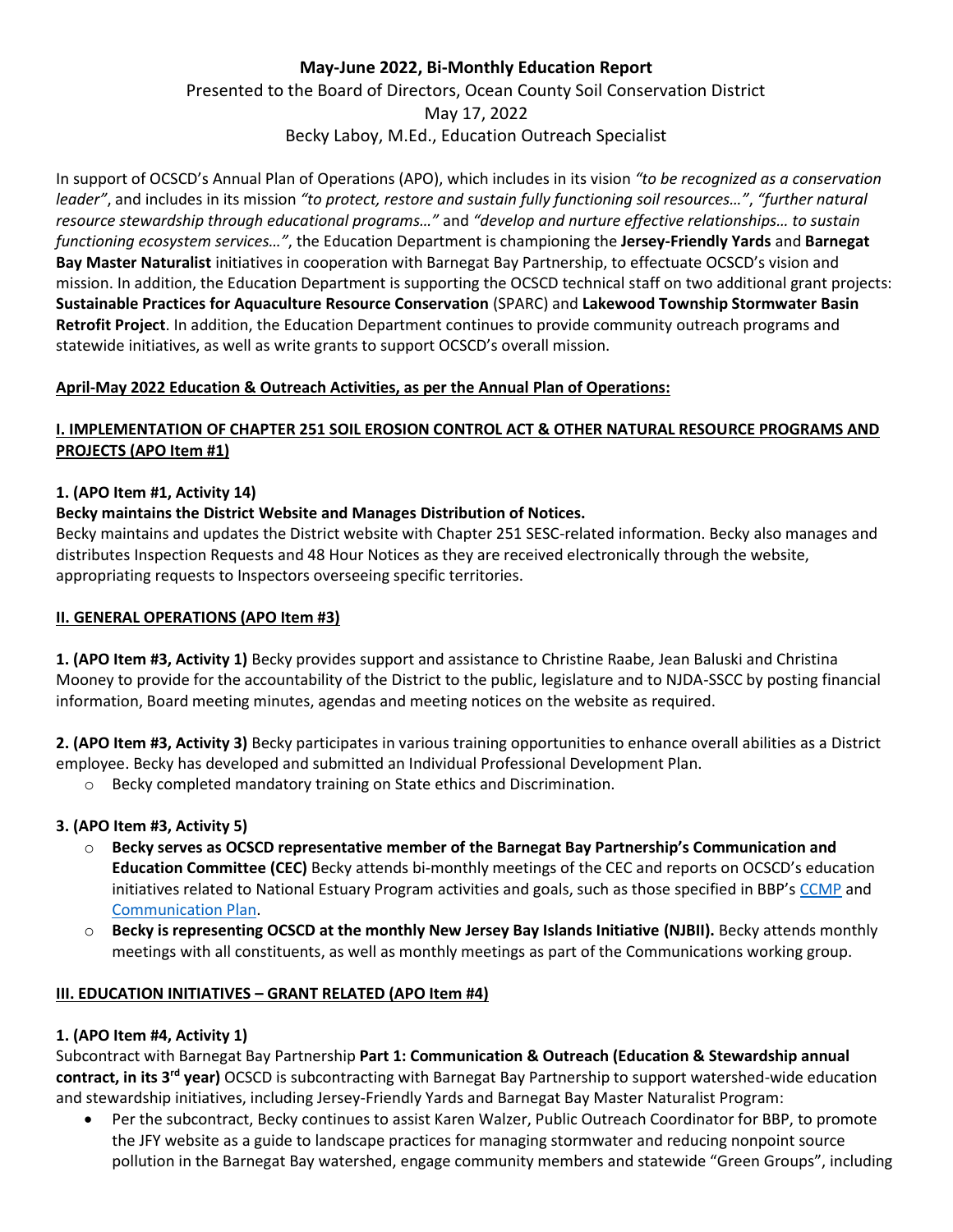Green Teams, Environmental Organizations, Garden Clubs, members in the JFY landscaping best practices, and provide JFY program.

- o **May 5,** Becky presented **Attracting Pollinators to Your Jersey-Friendly Yard**, webinar hosted by Kemmerer Library, Harding Township, Morris County **(5 participants)**.
- o **May 19,** Becky will present **Jersey-Friendly Yards – Landscaping for a Healthy Community**, hosted by Rutgers Master Gardeners of Cumberland County.
- o **May 21,** Becky will attend and exhibit at Long Beach Township Field Station's **Pollinator Picnic event**, designed to educate about the importance of native plants for pollinators.
- o **May 24,** Becky will present **Jersey-Friendly Yards – Landscaping for a Healthy Community**, hosted by Manalapan Environmental Commission.
- o **June 2,** Becky will present **Attracting Birds to Your Jersey-Friendly Yard**, webinar hosted by Southern Ocean Birding Group
- Per the subcontract, Becky continues to engage Barnegat Bay Volunteer Master Naturalists in watershed-wide stewardship and conservation projects, and produces a quarterly BBVMN Newsletter (*Spring/Summer 2022 is forthcoming*, [Winter 2022,](https://www.barnegatbaypartnership.org/wp-content/uploads/2022/01/BBVMN-Newsletter-Winter-2022-reduced-size.pdf) [Fall 2021,](https://www.barnegatbaypartnership.org/wp-content/uploads/2021/10/The-Naturalist-Fall-2021.pdf) [Summer 2021,](https://files.constantcontact.com/c3c03434101/4999343d-1018-4139-968f-2dbc69273fc9.pdf) [Spring 2021,](https://myemail.constantcontact.com/The-Naturalist---Spring-2021.html?soid=1104935062588&aid=kr12gg3P_qA) [Winter 2021,](https://www.barnegatbaypartnership.org/wp-content/uploads/2021/01/The-Naturalist-Winter-2021.pdf) Fall [2020\)](https://www.barnegatbaypartnership.org/wp-content/uploads/2021/01/The-Naturalist-Autumn-2020.pdf)

# Subcontract with Barnegat Bay Partnership **Part 2: Bay-Friendly Certification Project (3 year contract):**

- Becky continues to assist Karen Walzer, Public Outreach Coordinator for BBP, on the **Jersey-Friendly Yards (Bay Friendly) Certification program**. BBP has subcontracted with webmaster, Lisa Mazzuca (who is also OCSCD's webmaster) to develop the content for Jersey-Friendly certification webpages on the JFY website. The Certification Program will be housed and promoted on these pages. Becky is working with Karen and Lisa to help provide content and photos. The launch of the Certification Program is anticipated to be in mid-late May, 2022. The following links show the *draft pages*, they are not yet live and are only offered for purposes of Board review.
- o **Resident Certification Program**:<https://www.jerseyyards.org/certification-program/residents-certification/>
- o **School Certification Program**:<https://www.jerseyyards.org/certification-program/schools-certification/>
- o **Municipal Certification Program**:<https://www.jerseyyards.org/certification-program/municipal-certification/>

### **2. (APO Item #4, Activity 1)**

### **Expand Granted Projects: Jersey-Friendly Yards**

- **2022 Jersey-Friendly Yards Webinar Series:** The JFY Conference Committee is offering a 2022 JFY webinar series, "Back to Basics". Each webinar reflects one of the 8 Steps to a Jersey-Friendly Yard. Becky presented the first 2 webinars: Step 1 Plan Before You Plant, and Step 2 Start With Healthy Soil. Recordings can be found on th[e Jersey-Friendly Yards Events](https://www.jerseyyards.org/events/2022-webinar-series/) webpage.
	- o **April 12**, Steve Yergeau, RCE, presented "Water Wisely", hosted by the Jersey-Friendly Yards Team: BBP, OCSCD, RCE. **(57 attendees)**
	- o **May 10**, guest presenter, Christopher Adams of Eastbound LLC., presented "Fertilize Less", hosted by the Jersey-Friendly Yards Team: BBP, OCSCD, RCE. **(118 attendees)**

### **3. (APO Item #4, Activity 1)**

### **Grant Projects: Lakewood Township Stormwater Basin Retrofit Project**

OCSCD is partnering with South Jersey Resource Conservation and Development Council, Lakewood Township Department of Public Works, and the Camden County Soil Conservation District on a grant from the State of New Jersey Department of Environmental Protection: Lakewood Township Stormwater Basin Retrofit Project. The grant is funded by a Federal 319(h) Water Quality Restoration grant awarded by the NJ Department of Environmental Protection to the SJRC&D.

• **May 19**: Becky and several OCSCD Staff will be participating in the Sheman Street Basin vegetative enhancement project by planting 1200 plugs.

### **4. (APO Item #4, Activity 2)**

### **Seeks Grants and Funding**:

OCSCD's Education Department continues to research potential grants that will support the District's Mission. Becky looks forward to possibly collaborating with other District staff on application submittals and project implementation.